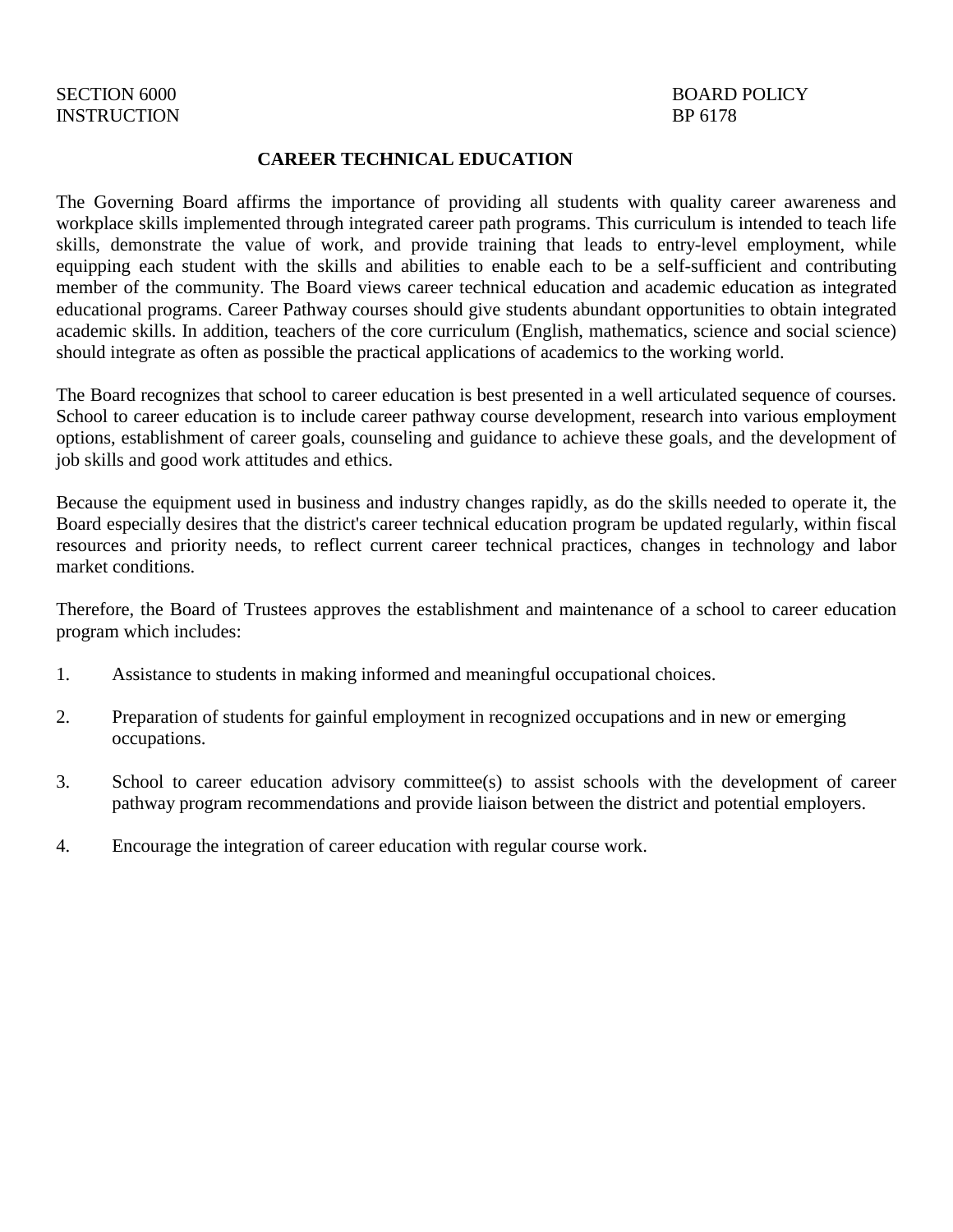## INSTRUCTION BP 6178

# SECTION 6000 BOARD POLICY

#### r t

### **CAREER TECHNICAL EDUCATION**

- 5. Participate in the regional occupational program.
- 6. Enter into articulation agreements with community colleges as well as private, technical and four year post secondary institutions. .
- 7. In furtherance of a program of work experience education, the Board will:
	- a. Conduct programs of general, vocational and exploratory work experience in accordance with rules of the State Board of Education.
	- b. Employ such personnel as may be required for arranging, approving, coordinating and awarding credit for work experience education courses.
	- c. Provide for the liability insurance coverage of students in exploratory work experience and nursing education off school grounds.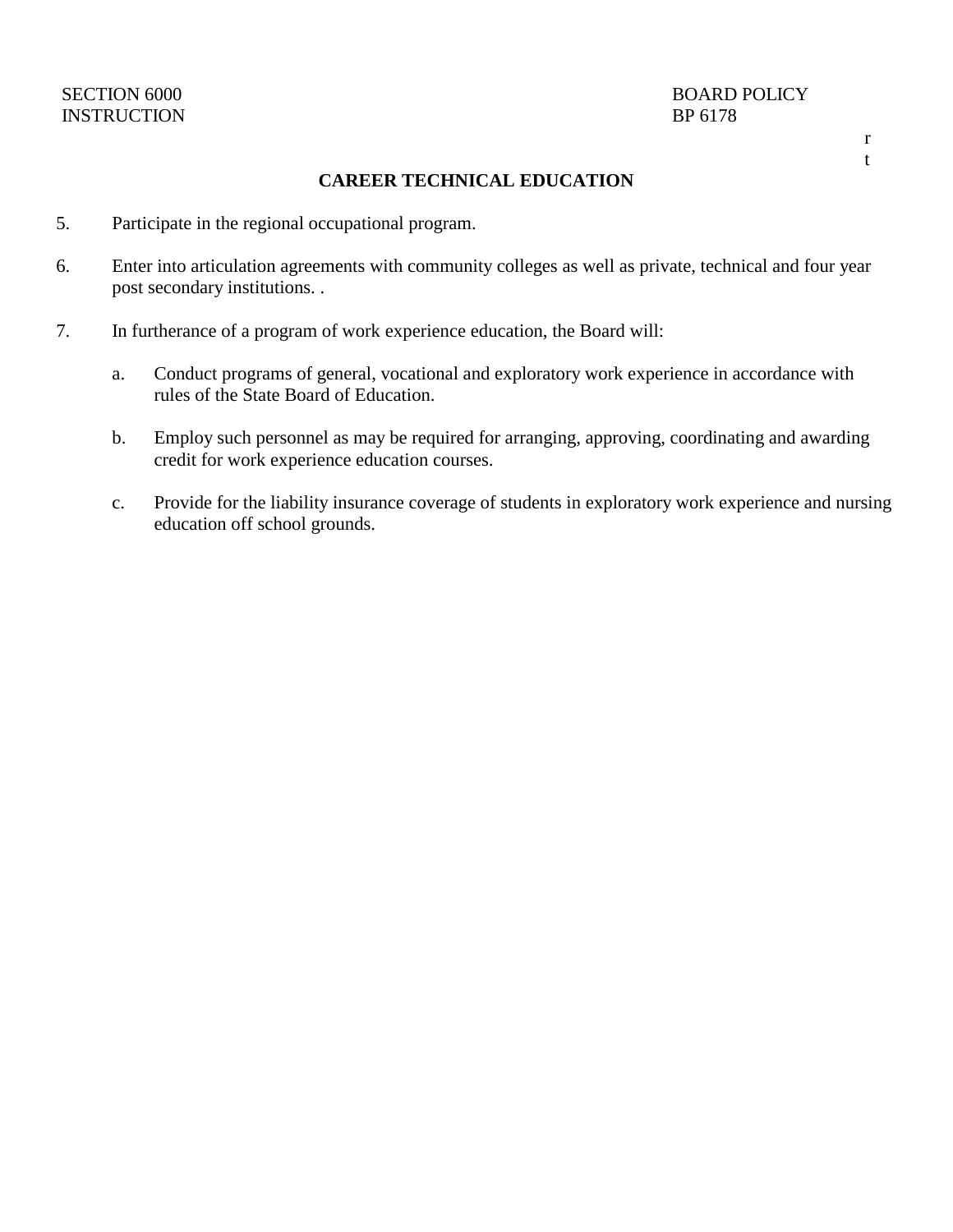## INSTRUCTION BP 6178

### CAREER TECHNICAL EDUCATION

| Legal Reference:      |                                                                                 |
|-----------------------|---------------------------------------------------------------------------------|
| <b>EDUCATION CODE</b> |                                                                                 |
| 8070                  | Appointment of vocational education advisory committee                          |
| 48430                 | Legislative intent; continuation education schools and classes                  |
| 51225.3               | Requirements for graduation commencing with 1988-89 school year                 |
| 51226                 | Model curriculum standards                                                      |
| 51228                 | Graduation requirements, minimum standards; required curriculum; pupil          |
|                       | demonstration of competence                                                     |
|                       | 52300-52335.8 Regional occupational centers, especially                         |
| 52304.1               | Review of participation in centers and programs                                 |
| 52350-52355           | Prevocational education                                                         |
| 52370-52376           | High school vocational courses                                                  |
| 52450-52462           | <b>Agricultural Vocational Education</b>                                        |
| 52910-92911           | Career Vocational Education and Training                                        |
| 52980-52983           | Pilot projects in applied academic areas and programs                           |
| 54728                 | Funds allocated pursuant to 52300-52335.8; use (under School Based              |
|                       | Motivation and Maintenance Program) for preparing individuals for<br>employment |
| 54761                 | Calculation; base funding; deposit; use                                         |

## **CARL D. PERKINS VOCATIONAL AND APPLIED TECHNOLOGY EDUCATION ACT** Public Law 98-524, 204

#### **FEDERAL REGISTER**

Vol. 45, No. 92, 5/9/ 90, p. 30929 Vol. 50, No. 159, 8/16/85, p. 3308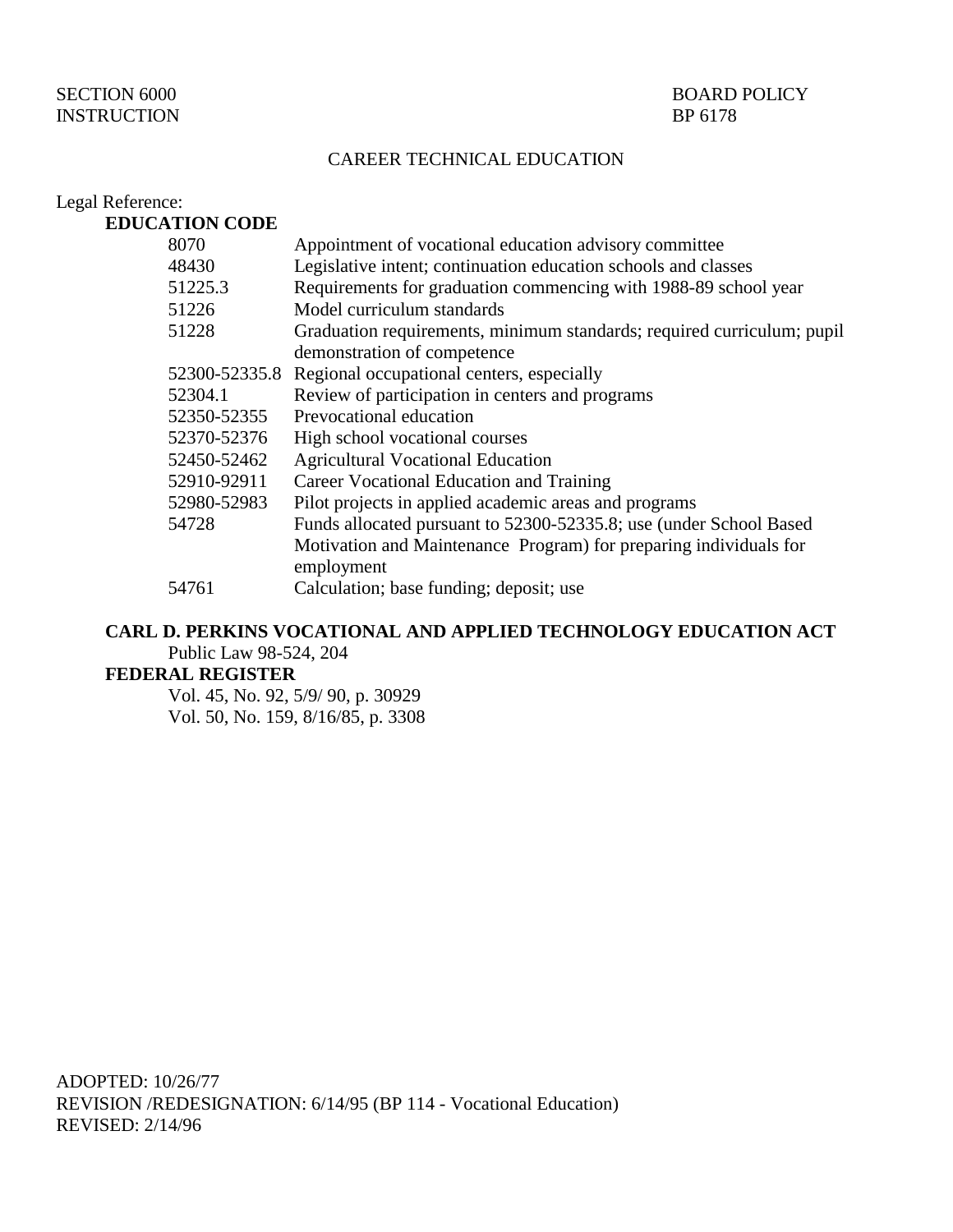## INSTRUCTION AP 6178

## SECTION 6000 ADMINISTRATIVE PROCEDURES

### **CAREER TECHNICAL EDUCATION**

- 1. Handicapped and Disadvantaged Students
	- a. Equal access shall be provided to handicapped and disadvantaged individuals in recruitment, enrollment, and placement activities of the career pathways program.
	- b. Schools to career programs and activities for handicapped persons shall be provided in the least restrictive environment and planned in coordination with appropriate representatives of school to career education and special education staffs.
	- c. By the beginning of the ninth grade, information shall be provided to handicapped and disadvantaged students and to their parents/guardians concerning the opportunities available in career pathway education programs and the requirements for eligibility to enroll.
- 2. Regular Curriculum Reviews
	- a. Every three years, the Board shall compare the district's existing career pathway curriculum, course content and course sequence with model state curriculum standards. (EC §51226, 52376)
	- b. The Superintendent or designee shall establish procedures for the systematic review of the district's school to career education courses to determine the degree to which each may offer an alternative means for completing and receiving credit for specific portions of the course of study prescribed by the district for high school graduation. The Superintendent or designee shall present the Board with evidence that enables the Board to ensure that these classes are equivalent in content and rigor to the courses prescribed for graduation. (EC §52376)
- 3. Career Pathways

To implement this board policy, academies should be established following career pathways within each curriculum. These academies should incorporate:

a. Curriculum focused on an occupational theme, meeting state standards, and integrated with core subject classes.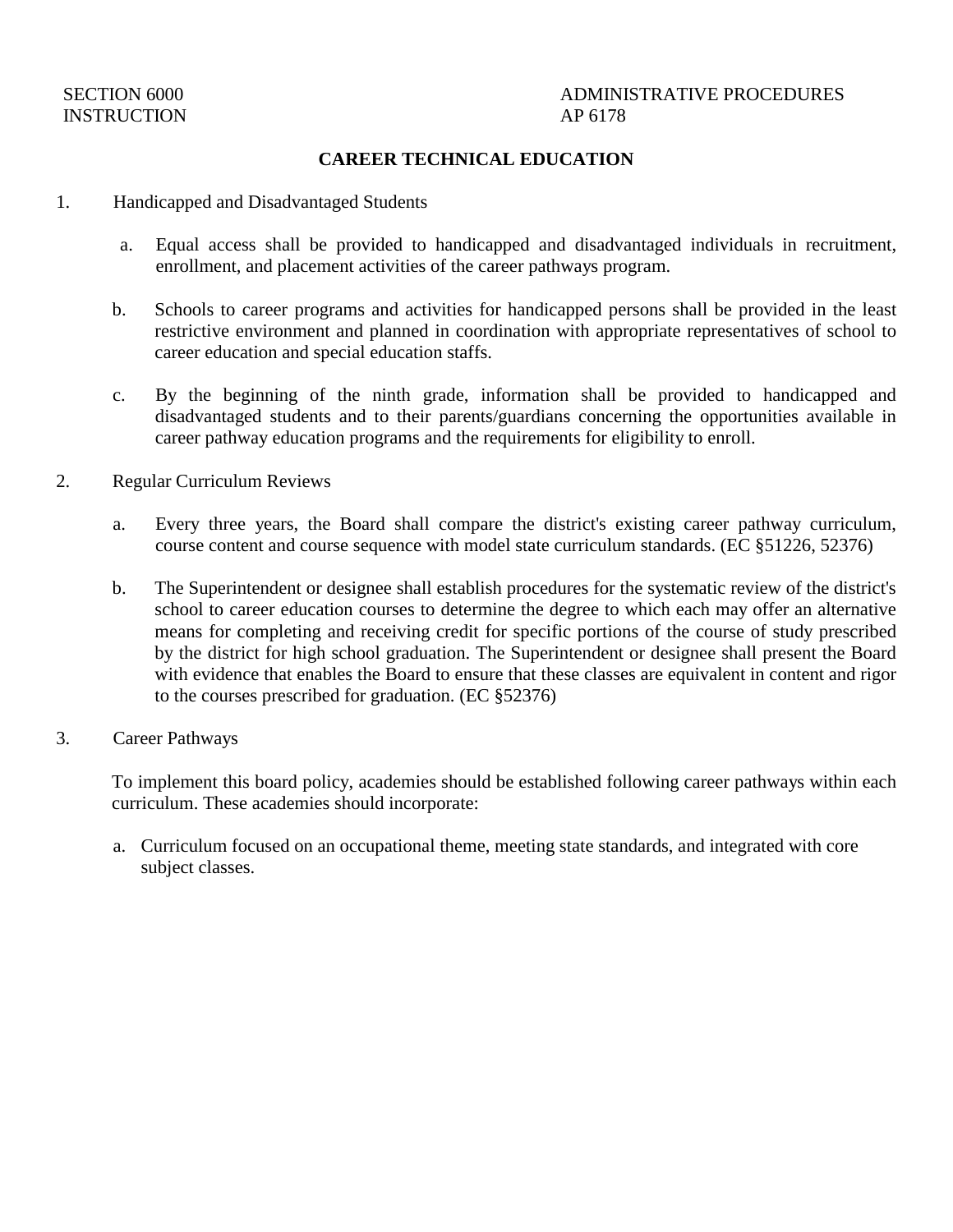## **CAREER TECHNICAL EDUCATION (CONT.) AP 6178 Page 2**

- b. A small group of teachers who work together to plan and implement the Program
- c. Counselors and Assistant Principals who will work with the teacher to effectively integrate these programs within the counseling process, and design the master schedule at the designated school site.
- d. A variety of motivational activities, including parental support, a well developed reward structure, speakers, field trips, and mentor program. Work experiences should be implemented through internships, work place learning or work experience. Constant monitoring of progress with feedback to students.

All students participating in school to career education programs supervised by this Board or in work experience programs are considered to be regularly enrolled in one of the schools of this district, subject to the policies and rules of this Board

4. Advisory Committees

The Superintendent or designee shall appoint a career pathway education advisory committee as required by law to develop recommendations on the school to career education program and provide liaison between the district and potential employers. (EC #8070) The Board expects that this advisory committee will provide staff with useful information about new technologies and the changing needs of community businesses.

5. Regional Occupational Program

At a public hearing or regular Board meeting, the Board shall annually review and assess the participation of students in the regional occupational program. Unless it is determined that no additional students would benefit from such participation, the Superintendent or designee shall prepare an annual plan to increase participation by these students. (EC §52304.1)

6. Program Criteria

In consultation with the district's regional occupational center/program and local community college, the Superintendent or designee shall develop and implement a career pathway education program which meets at least the following criteria (EC §52376)